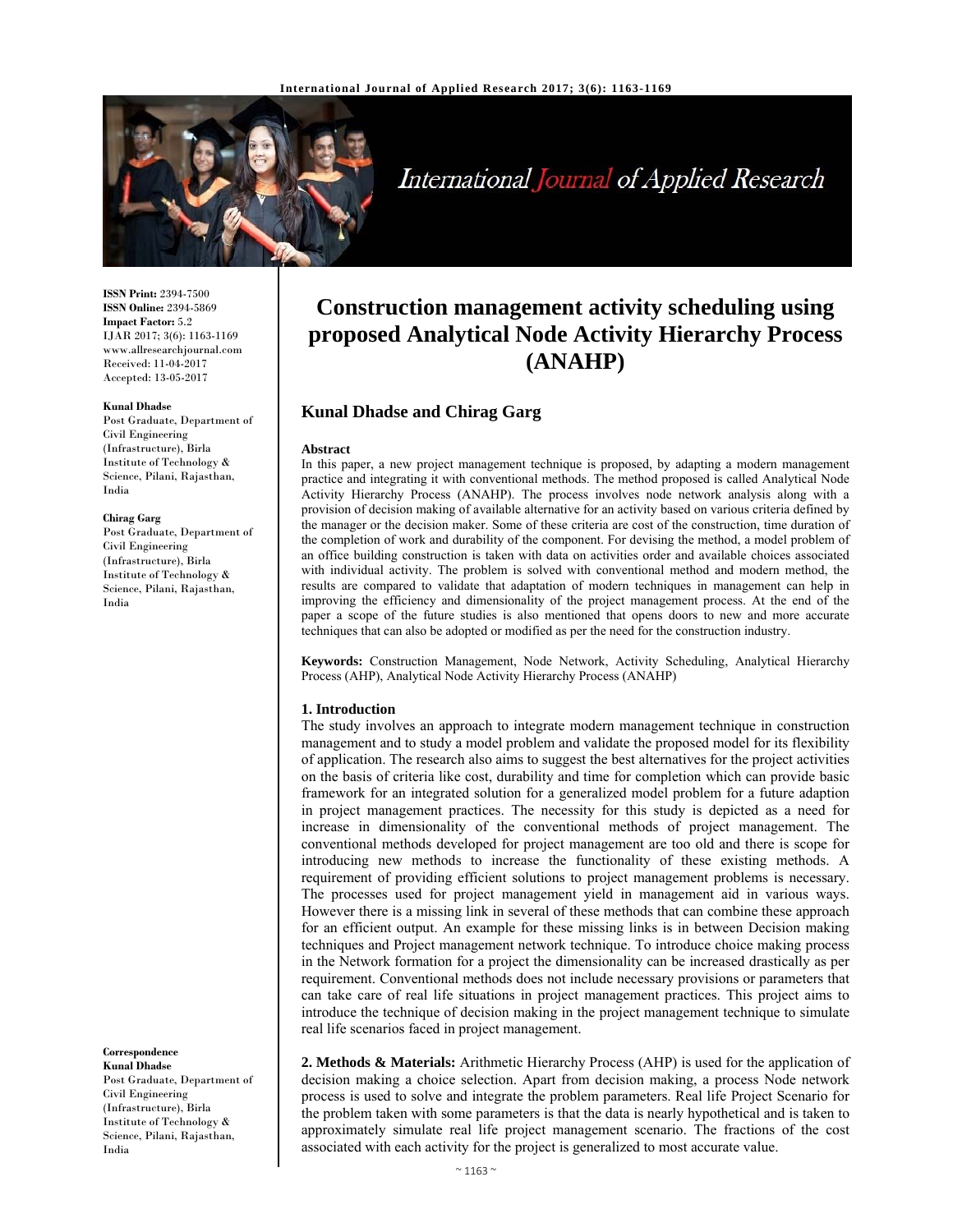The problem situation taken however gives a framework to apply proposed technique. At the end of the study the conclusion drawn reflects the importance of adapting the modern management techniques and it is shown and proven that integrating several of these techniques can help in increasing the efficiency of project management. At the end of this study a new technique for project management is proposed named as Analytical Node Activity Hierarchy Process (ANAHP), which is an integration of Node Network Process and Decision making technique as Arithmetic Hierarchy Process.

**2.1 Modern Management Techniques used:** Conventional method of project management involves network formation in a sequential order and connecting all activities with links establishing inter activity relationships. However the process of decision making and active feedback is not included in the network activity diagram. This study aims to introduce an integration of decision making hierarchy process in the Node Network diagram. The process of decision making is a modern technique that uses various modern methods like AHP, Fuzzy decision making, Cheng's Entropy technique, Cheng's Extent analysis & Buckley's Fuzzy AHP method. Introduction and integration of these modern methods will increase the dimensionality of the Node Network management system to decision integrated planning. The managers can schedule and alongside choose alternatives available for any specific activity for maximum efficiency in terms of cost reduction and high quality.

For the study following methods are used and integrated:

- 1). Node Network Management.
- 2). Analytical Hierarchy Process.

**2.2 Project Definition:** The project for the application demonstration is taken as a G+2 office building with various activities. Along with the predecessor relationship, the choice of Contractors, Choice of land & Choice of brand for building components is also taken into consideration.

| <b>Activity</b> | <b>Specification</b>   | <b>Previous Activity</b> | <b>Activity Choices</b> |
|-----------------|------------------------|--------------------------|-------------------------|
|                 | Purchase of Land       |                          | Choice of Land          |
|                 | Plan Preparation       |                          | Choice of Firm          |
|                 | House Construction     | A.B                      | Choice of Contractors   |
|                 | Fix Door/Windows       |                          | Choice of Brand         |
| E               | Wiring & Plumbing      |                          | Choice of Supplier      |
|                 | House Painting         |                          | Choice of Paint Type    |
|                 | Polishing Door/Windows |                          | Choice of Polish Brand  |

**Table 1:** Model problem details

## **Activity A: Purchase of Land**

For the activity A the manager is provided with 4 land sites namely Site 1, Site 2, Site 3 & Site 4 to choose from based on 3 criteria of cost of land, connectivity from business area and material transportation cost.

| <b>Table 2:</b> Parameters for activity A |  |  |
|-------------------------------------------|--|--|
|-------------------------------------------|--|--|

|        | <b>Activity A) Purchase of Land</b>                                              |       |        |  |  |  |
|--------|----------------------------------------------------------------------------------|-------|--------|--|--|--|
|        | <b>Connectivity (Km)</b><br><b>Material Transportation Cost (Rs)</b><br>Cost(Rs) |       |        |  |  |  |
| Site 1 | 10125372                                                                         | l.56  | 389456 |  |  |  |
| Site 2 | 8386230                                                                          | 12.34 | 601647 |  |  |  |
| Site 3 | 12347390                                                                         | 0.27  | 436538 |  |  |  |
| Site 3 | 9137846                                                                          | 9.12  | 564738 |  |  |  |

## **Activity B: Plan Preparation**

For the activity B the manager is provided with 3 design firm Firm 1, Firm 2 & Firm 3 to choose from based on 3

criteria of cost of preparation, time of delivery of plan and experience of firm in planning industry.

|  | Table 3: Parameters for activity B |  |  |  |
|--|------------------------------------|--|--|--|
|--|------------------------------------|--|--|--|

| <b>Activity B) Plan Preparation</b>                  |        |  |  |  |  |
|------------------------------------------------------|--------|--|--|--|--|
| Cost(Rs)<br><b>Experience (Years)</b><br>Time (Days) |        |  |  |  |  |
| Firm 1                                               | 642627 |  |  |  |  |
| Firm 2                                               | 551929 |  |  |  |  |
| Firm 3                                               | 767437 |  |  |  |  |

## **Activity C: House Construction**

For the activity C the manager is provided with 4 contractors Contractor 1, Contractor 2, Contractor 3 & Contractor 4 to choose from based on 3 criteria of time proposed for construction, price quoted for the project and experience of contractor in construction field.

**Table 4:** Parameters for activity C

| <b>Activity C) Construction of Office</b> |                                                                           |         |  |  |  |  |  |
|-------------------------------------------|---------------------------------------------------------------------------|---------|--|--|--|--|--|
|                                           | <b>Price Ouote (Rs)</b><br><b>Field Experience (Years)</b><br>Time (Days) |         |  |  |  |  |  |
| Contractor 1                              | $90^{\circ}$                                                              | 7224526 |  |  |  |  |  |
| Contractor 2                              | 180                                                                       | 7594153 |  |  |  |  |  |
| Contractor 3                              | 200                                                                       | 7884839 |  |  |  |  |  |
| Contractor 4                              | 210                                                                       | 8183173 |  |  |  |  |  |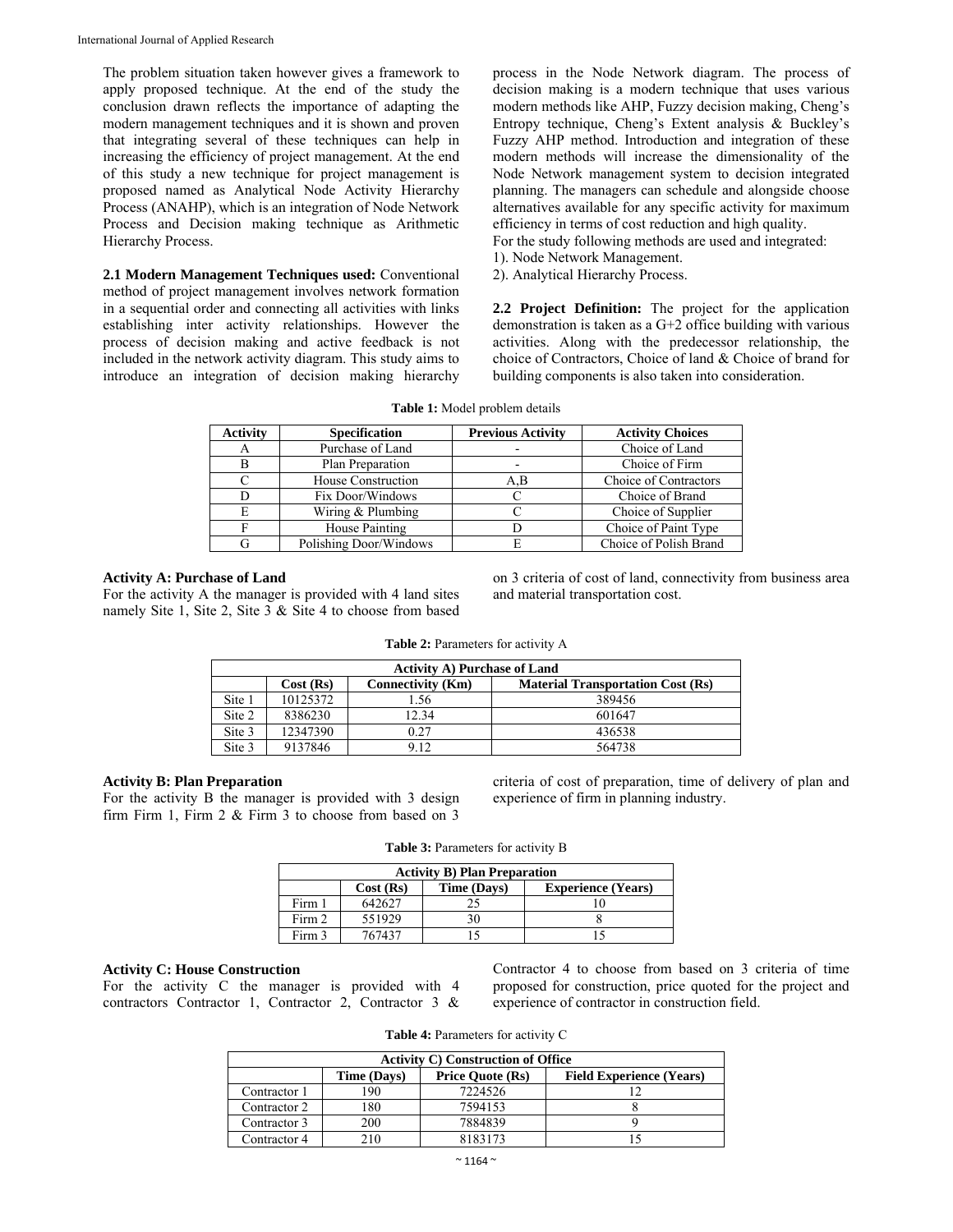#### **Activity D: Fix Door/Windows**

For the activity D the manager is provided with 3 brand of doors/windows to choose from based on 2 criteria of cost per unit and durability in years.

|  | <b>Table 5:</b> Parameters for activity D |
|--|-------------------------------------------|
|--|-------------------------------------------|

| <b>Activity D) Fix Door/Windows</b>   |      |    |  |  |
|---------------------------------------|------|----|--|--|
| Cost(Rs)<br><b>Durability (Years)</b> |      |    |  |  |
| Brand 1                               | 3823 | 25 |  |  |
| Brand 2                               | 3537 |    |  |  |
| Brand 3                               | 3328 |    |  |  |

## **Activity E: Wiring & Plumbing**

For the activity E the manager is provided with 3 suppliers wiring and plumbing material to choose from based on 2 criteria of total cost and durability in years.

**Table 6:** Parameters for activity E

| <b>Activity E) Wiring &amp; Plumbing</b> |        |    |  |  |
|------------------------------------------|--------|----|--|--|
| Cost(Rs)<br><b>Durability (Years)</b>    |        |    |  |  |
| Brand 1                                  | 653728 | 25 |  |  |
| Brand 2                                  | 582947 | 18 |  |  |
| Brand 3                                  | 618832 |    |  |  |

## **Activity F: House Painting**

For the activity F the manager is provided with 3 types of paints to choose from based on 2 criteria of total cost of painting and durability in years.

**Table 7:** Parameters for activity F

| <b>Activity F) Painting the House</b> |        |     |  |  |
|---------------------------------------|--------|-----|--|--|
| Cost(Rs)<br><b>Durability (Years)</b> |        |     |  |  |
| Paint 1                               | 352728 |     |  |  |
| Paint 2                               | 380167 | 5.5 |  |  |
| Paint 3                               | 450739 |     |  |  |

## **Activity G: Polishing Doors/Windows**

For the activity G the manager is provided with 2 brand of door/windows polish to choose from based on 2 criteria of total cost of polishing and durability in years.

**Table 8:** Parameters for activity G

| <b>Activity G) Polishing Doors &amp; Windows</b> |       |    |  |
|--------------------------------------------------|-------|----|--|
| <b>Durability (Years)</b><br>Cost (Rs)           |       |    |  |
| Polish 1                                         | 78248 |    |  |
| Polish 2                                         | 62798 | 13 |  |

**2.3 Conventional Project Management Process:** A project is a well-defined task which has a definable beginning and a definable end and requires one or more resources for the completion of its constituent activities, which are interrelated and which must be accomplished to achieve the objectives of the project. Project management is evolved to coordinate and control all project activities in an efficient and cost effective manner. The salient features of a project are:

- A project has identifiable beginning and end points.
- Each project can be broken down into a number of identifiable activities which will consume time and other resources during their completion.
- A project is scheduled to be completed by a target date.
- A project is usually large and complex and has many interrelated activities.

 The execution of the project activities is always subjected to some uncertainties and risks.

## **2.3.1 Network Techniques**

The network techniques of project management have developed in an evolutionary way in many years. Up to the end of 18th century, the decision making in general and project management in particular was intuitive and depended primarily on managerial capabilities, experience, judgment and academic background of the managers. It was only in the early of 1900's that the pioneers of scientific management, started developing the scientific management techniques. The forerunner to network techniques, the Gantt chart was developed, during World War I, by Henry L Gantt, for the purpose of production scheduling. An example of Gantt chart is shown in Figure 1. The Gantt chart was later modified to bar chart, which was used as an important tool in both the project and production scheduling. The bar charts, then developed into milestone charts, and next into network techniques (such as CPM and PERT).

## **2.3.2 Network Construction**

A network is the graphical representation of the project activities arranged in a logical sequence and depicting all the interrelationships among them. A network consists of activities and events.

### **2.3.3 Activity**

An activity is a physically identifiable part of a project, which consumes both time and resources. Activity is represented by an arrow in a network diagram. The head of an arrow represents the start of activity and the tail of arrow represents its end. Activity description and its estimated completion time are written along the arrow. An activity in the network can be represented by a number of ways: (i) by numbers of its head and tail events (i.e. 10-20 etc.), and (ii) by a letter code (i.e. A, B etc.). All those activities, which must be completed before the start of activity under consideration, are called its predecessor activities. All those activities, which have to follow the activity under consideration, are called its successor activities. An activity, which is used to maintain the pre-defined precedence relationship only during the construction of the project network, is called a dummy activity. Dummy activity is represented by a dotted arrow and does not consume any time and resource. An unbroken chain of activities between any two events is called a path.

## **2.3.4 Application of Node Activity Process:**

The model problem is solved below by conventional Node Network process for finding logical relationship between the activities in a systematic order.

| <b>Table 9:</b> Predecessor relation of activity |  |  |
|--------------------------------------------------|--|--|
|                                                  |  |  |

| <b>Activity</b> | <b>Specification</b>   | <b>Previous Activity</b> |
|-----------------|------------------------|--------------------------|
|                 | Purchase of Land       |                          |
|                 | Plan Preparation       |                          |
|                 | House Construction     | A,B                      |
|                 | Fix Door/Windows       |                          |
| E               | Wiring & Plumbing      |                          |
| F               | House Painting         |                          |
|                 | Polishing Door/Windows |                          |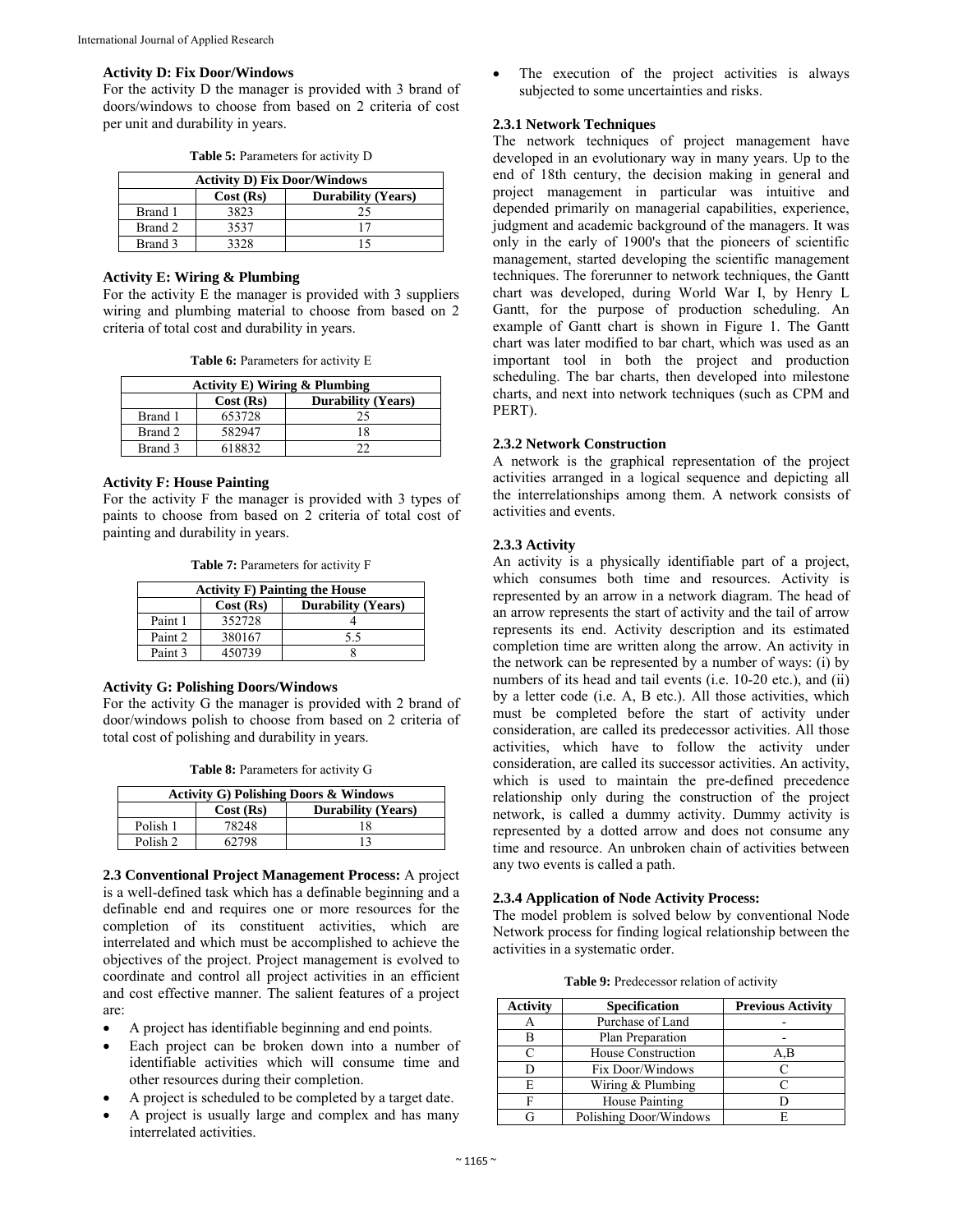Using the predecessor relationship provided, a Node network diagram can be prepared.



**Fig 1:** Node network solution of problem

**2.3.5 Disadvantage of the conventional process:** The method doesn't take care of the choices provided with each activity. The dimensionality of the problem is reduced to 1 (Minimum cost or Minimum time). Dimensional variable like durability and comparison of alternatives is not included in the process.

Introducing the Integration of Hierarchy process in node network process to increase the dimensionality of the whole process.

**2.4 Analytic Hierarchy Process (AHP):** The analytical hierarchy process was developed primarily by. AHP is a type of additive weighting method. It has been widely reviewed and applied in the literature, and its use is supported by several commercially available, user-friendly software packages. Decision makers often find it difficult to accurately determine cardinal importance weights for a set of attributes simultaneously. As the number of attributes increases, better results are obtained when the problem is converted to one of making a series of pairwise comparisons. AHP formalizes the conversion of the attribute weighting problem into the more tractable problem of making a series of pairwise comparisons among competing attributes. AHP summarizes the results of pairwise comparisons in a "matrix of pairwise comparisons." For each pair of attributes, the decision 8 C. Kahraman maker specifies a judgment about "how much more important one attribute is than the other."

Each pairwise comparison requires the decision maker to provide an answer to the question: "Attribute A is how much more important than Attribute B, relative to the overall objective"

The Analytic Hierarchy Process (AHP) is a multicriteria decision aiding method based on a solid axiomatic foundation. AHP is a systematic procedure for dealing with complex decision making problems in which many competing alternatives (projects, actions, scenarios) exist [Forman and Selly  $(2002)$ ] [6]. The alternatives are ranked using several quantitative and/or qualitative criteria, depending on how they contribute in achieving an overall goal.

**Table 10:** Pairwise comparison matrix A of alternatives Pi with respect to criterion K

|                |            | P <sub>2</sub>    | .        | Pn       |
|----------------|------------|-------------------|----------|----------|
| Pi             |            | $a_{12}$          | $\cdots$ | $a_{1n}$ |
| P <sub>2</sub> | $1/a_{12}$ |                   | .        | $a_{2n}$ |
| .              | .          | .                 | .        | .        |
| Pn             | $1/a_{1n}$ | 1/a <sub>2n</sub> | $\cdots$ |          |

AHP is based on a hierarchical structuring of the elements that are involved in a decision problem. The hierarchy incorporates the knowledge, the experience and the intuition of the decision-maker for the specific problem. The simplest hierarchy consists of three levels. On the top of the hierarchy lies the decision's goal. On the second level lie the criteria by which the alternatives (third level) will be evaluated. In more complex situations, the main goal can be broken down into sub-goals or/and a criterion (or property) can be broken down into sub-criteria. People who are involved in the problem, their goals and their policies can also be used as additional levels.

The hierarchy evaluation is based on pairwise comparisons. The decision maker compares two alternatives  $A_i$  and  $A_j$ with respect to a criterion and assigns a numerical value to their relative weight. The result of the comparison is expressed in a fundamental scale of values ranging from 1 (Ai, Aj contribute equally to the objective) to 9 (the evidence favoring  $A_i$  over  $A_j$  is of the highest possible order of affirmation). Given that the n elements of a level are evaluated in pairs using an element of the immediately higher level, an  $n \times n$  comparison matrix is obtained (Table 2). If the immediate higher level includes m criteria, m matrixes will be formed. In every comparison matrix all the main diagonal elements are equal to one  $(a_{ii} = 1)$  and two symmetrical elements are reciprocals of each other  $(a_{ii} \times a_{ii})$  $= 1$ ).

Since  $n(n-1)/2$  pairwise comparisons are required to complete a comparison matrix, mn(n-1)/2 judgments must be made to complete the evaluation of the n elements of a level using as criterion the m elements of the immediately higher level. For large evaluations, the number of comparisons required by the AHP can be somewhat of a burden. For example, if 5 alternatives are to be evaluated, in a model containing 20 criteria, at least  $10 \times 20 = 200$ judgments must be made.

The decision-maker's judgments may not be consistent with one another. A comparison matrix is consistent if and only if  $a_{ii} \times a_{ik} = a_{ik}$  for all i, j, k. AHP measures the inconsistency of judgments by calculating the consistency index CI of the matrix

$$
CI = \frac{\lambda_{max} - n}{n - 1}
$$
 Eq.1

Where  $\lambda_{\text{max}}$  is the principal eigenvalue of the matrix.

The consistency index CI is in tum divided by the average random consistency index RI to obtain the consistency ratio CR.

$$
CR = \frac{CI}{RI}
$$
 Eq.2

The RI index is a constant value for an nxn matrix, which has resulted from a computer simulation of  $n \times n$  matrices with random values from the 1-9 scale and for which  $a_{ii}$  = 1/a<sub>ii</sub>. If CR is less than 5% for a 3  $\times$  3 matrix, 9% for a 4  $\times$  4 matrix, and 10% for larger matrices, then the matrix is consistent.

Once its values are defined, a comparison matrix is normalized and the local priority (the relative dominance) of the matrix elements with respect to the higher level criterion is calculated. The overall priority of the current level elements is calculated by adding the products of their local priorities by the priority of the corresponding criterion of the immediately higher level. Next, the overall priority of a current level element is used to calculate the local priorities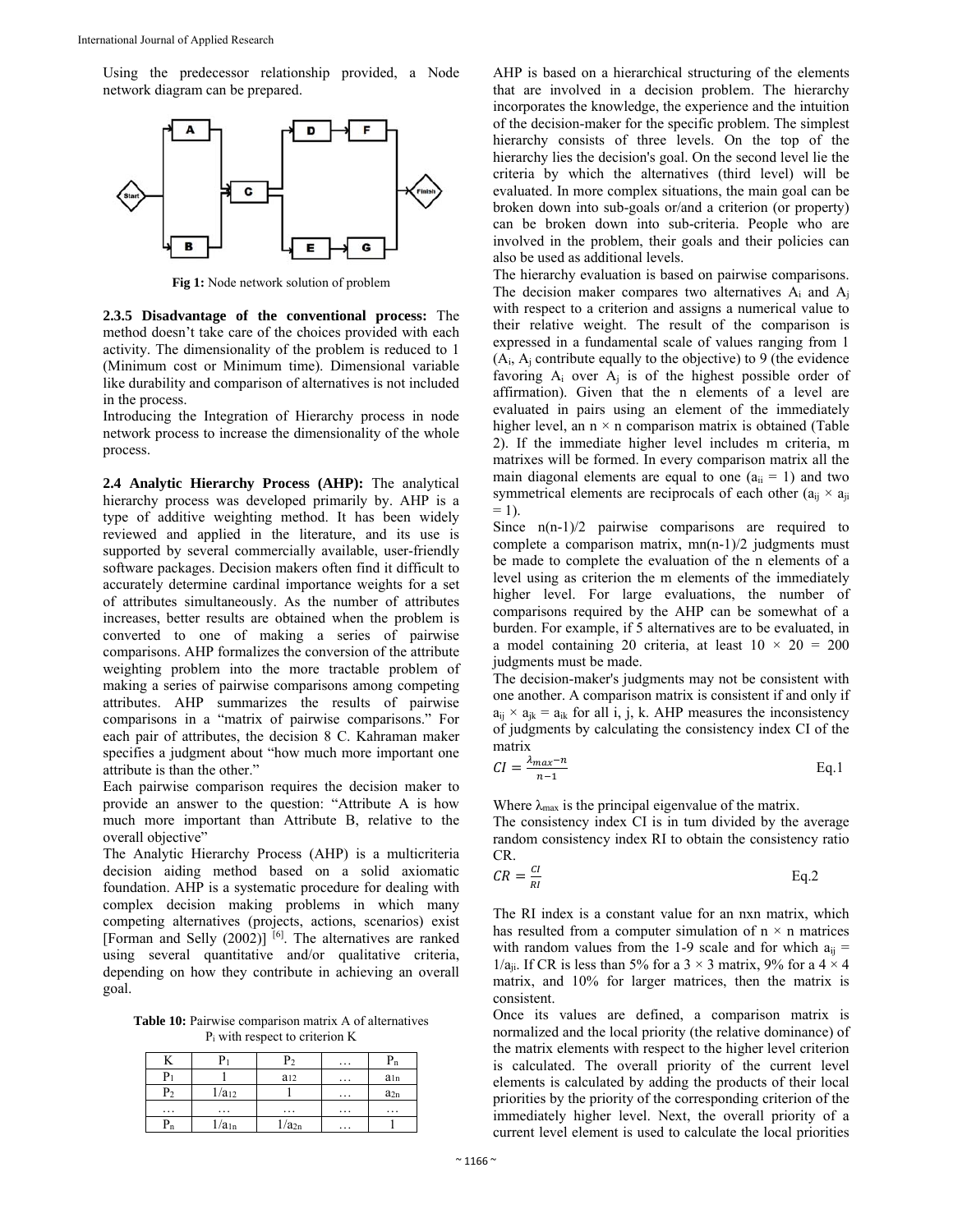of the immediately lower level which use it as a criterion, and so on, till the lowest level of the hierarchy is reached. The priorities of the lowest level elements (alternatives) provide the relative contribution of the elements in achieving the overall goal.

Note that the AHP also allows group decision making. Each member of the group provides separately his own judgments according to his experience, values and knowledge. If the group has achieved consensus on some judgment, only that judgment is registered. If during the process it is impossible to arrive at a consensus on a judgment, the group may use some voting technique, or may choose to take the "average" of the judgments, that is the geometric mean of the judgments. The group may decide to give all group members equal weight, or the group members could give them different weights that reflect their position in the project.

**2.5 Application of AHP on problem:** The decision component of model problem is solved using Arithmetic Hierarchy Process (AHP) for ranking the best alternatives.

| <b>Activity</b> | <b>Specification</b>   | <b>Previous Activity</b> | <b>Activity Choices</b> |
|-----------------|------------------------|--------------------------|-------------------------|
| A               | Purchase of Land       |                          | Choice of Land          |
| в               | Plan Preparation       |                          | Choice of Firm          |
| $\subset$       | House Construction     | A.B                      | Choice of Contractors   |
| D               | Fix Door/Windows       |                          | Choice of Brand         |
| E               | Wiring & Plumbing      |                          | Choice of Supplier      |
|                 | House Painting         |                          | Choice of Paint Type    |
| G               | Polishing Door/Windows |                          | Choice of Polish Brand  |

**Table 11:** Model problem with decision choice parameters

|                     |             | <b>Activity A) Purchasing Land</b>       |                                          |
|---------------------|-------------|------------------------------------------|------------------------------------------|
|                     | Cost(Rs)    | <b>Connectivity (Km)</b>                 | <b>Material Transportation Cost (Rs)</b> |
| Site 1              | 10125372    | 1.56                                     | 389456                                   |
| Site 2              | 8386230     | 12.34                                    | 601647                                   |
| Site 3              | 12347390    | 0.27                                     | 436538                                   |
| Site 3              | 9137846     | 9.12                                     | 564738                                   |
| Sum                 | 39996838    | 23.29                                    | 1992379                                  |
|                     |             | Activity B) Preparing Plan               |                                          |
|                     | Cost (Rs)   | Time (Days)                              | Experience (Years)                       |
| Firm 1              | 642627      | 25                                       | 10                                       |
| Firm 2              | 551929      | 30                                       | $\overline{8}$                           |
| Firm 3              | 767437      | 15                                       | 15                                       |
| Sum                 | 1961993     | 70                                       | $\overline{33}$                          |
|                     |             | Activity C) Construction of Office       |                                          |
|                     | Time (Days) | Price Quote (Rs)                         | Field Experience (Years)                 |
| Contractor 1        | 190         | 7224526                                  | 12                                       |
| Contractor 2        | 180         | 7594153                                  | $\,$ 8 $\,$                              |
| Contractor 3        | 200         | 7884839                                  | $\overline{9}$                           |
| Contractor 4        | 210         | 8183173                                  | 15                                       |
| Sum                 | 780         | 30886691                                 | 44                                       |
|                     |             | <b>Activity D) Fixing Doors/Windows</b>  |                                          |
|                     | Cost(Rs)    |                                          | Durability (Years)                       |
| Brand 1             | 3823        |                                          | 25                                       |
| Brand 2             | 3537        |                                          | 17                                       |
| Brand 3             | 3328        |                                          | 15                                       |
| Sum                 | 10688       |                                          | 57                                       |
|                     |             | Activity E) Wiring/Electrical & Plumbing |                                          |
|                     | Cost(Rs)    |                                          | Durability (Years)                       |
| Brand 1             | 653728      |                                          | 25                                       |
| Brand 2             | 582947      |                                          | 18                                       |
| Brand 3             | 618832      |                                          | 22                                       |
| Sum                 | 1855507     |                                          | 65                                       |
|                     |             | Activity F) Painting the House           |                                          |
|                     | Cost(Rs)    |                                          | Durability (Years)                       |
| Paint 1             | 352728      |                                          | 4                                        |
| Paint 2             | 380167      |                                          | 5.5                                      |
| Paint 3             | 450739      |                                          | 8                                        |
| Sum                 | 1183634     |                                          | 18                                       |
|                     |             | Activity G) Poishing Doors & Windows     |                                          |
|                     | Cost(Rs)    |                                          | Durability (Years)                       |
| Polish <sub>1</sub> | 78248       |                                          | 18                                       |
| Polish <sub>2</sub> | 62798       |                                          | 13                                       |
| Sum                 | 141046      |                                          | 31                                       |

| <b>Table 12:</b> Decision parameter for activities |  |  |  |  |  |
|----------------------------------------------------|--|--|--|--|--|
|----------------------------------------------------|--|--|--|--|--|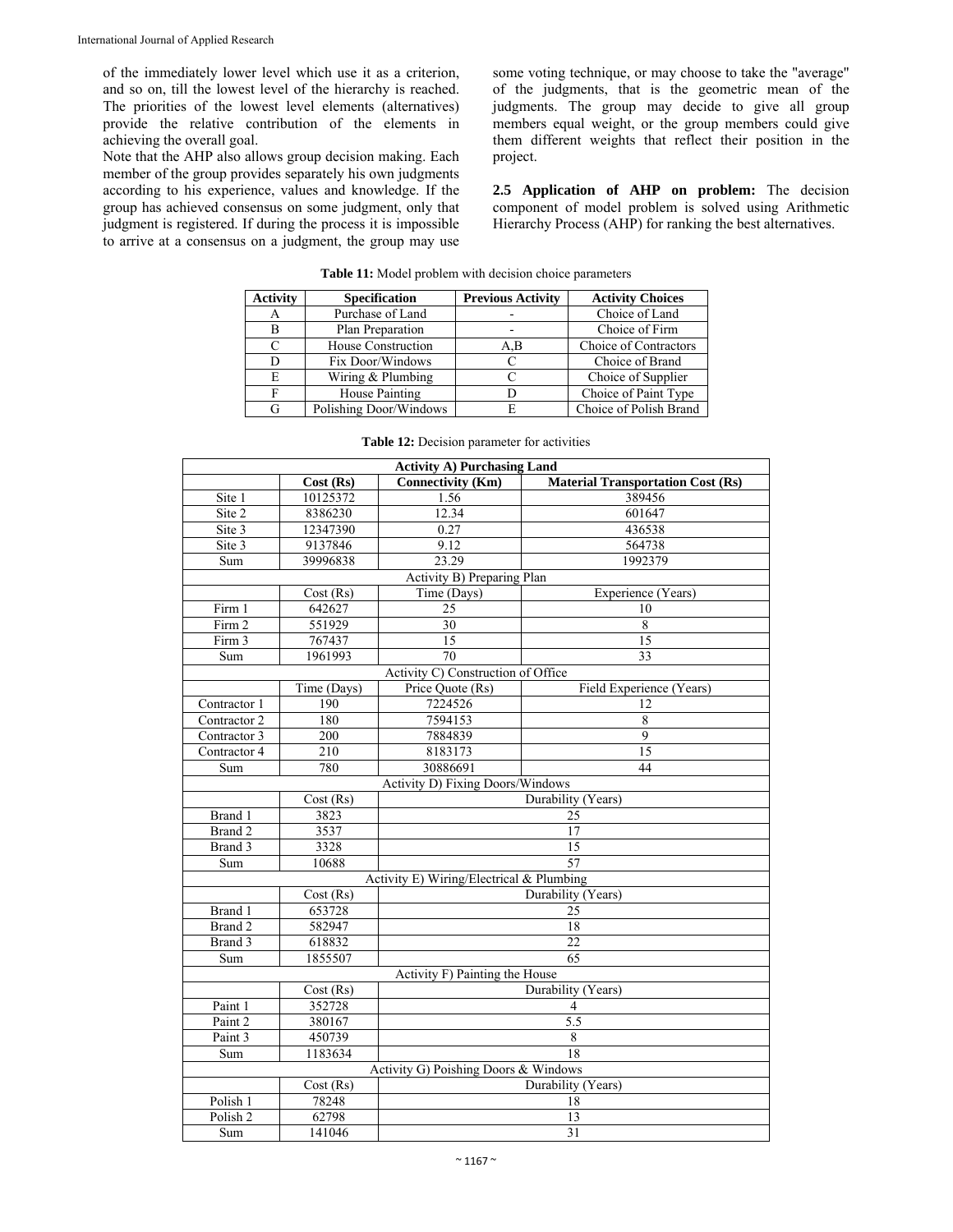By the process of normalizing the scores of each alternatives the aggregate score of each alternative can be calculated by multiplying them with their respective weightages.

| <b>Table 13:</b> Normalized scores for all alternatives with applied Sign convention |  |  |
|--------------------------------------------------------------------------------------|--|--|
|--------------------------------------------------------------------------------------|--|--|

|        | <b>Activity A) Purchasing Land</b> |                          |                                          |  |  |  |  |
|--------|------------------------------------|--------------------------|------------------------------------------|--|--|--|--|
|        | Cost(Rs)                           | <b>Connectivity (Km)</b> | <b>Material Transportation Cost (Rs)</b> |  |  |  |  |
| Site 1 | $-0.253154312$                     | $-0.066981537$           | $-0.195472849$                           |  |  |  |  |
| Site 2 | $-0.209672325$                     | $-0.529841134$           | $-0.301974173$                           |  |  |  |  |
| Site 3 | $-0.308709153$                     | $-0.011592958$           | $-0.219103895$                           |  |  |  |  |
| Site 3 | $-0.22846421$                      | $-0.391584371$           | $-0.283449083$                           |  |  |  |  |
| Sum    | - 1                                | $\overline{\phantom{0}}$ | -                                        |  |  |  |  |

**2.6 Weight Calculation:** For the weight calculation of each criteria the process of Analytical Hierarchy is applied by pairwise comparison. The decision maker can be the expert or manager controlling the project. The Eigen values of the pair wise comparison matrix made by Satty scale gives the relative weightages for the criteria of comparison.

**Table 14:** Ranking for alternative for activity A

| <b>Activity A) Purchasing Land</b> |      |       |        |              |            |  |  |
|------------------------------------|------|-------|--------|--------------|------------|--|--|
| <b>Deciding Factors Comparison</b> |      |       |        | <b>Score</b> | Rank       |  |  |
|                                    | Cost | Conn. | M.T.C. | Weightage    | $-0.21348$ |  |  |
| Cost                               | .00  | 5.00  | 7.00   | 0.731        | $-0.27734$ |  |  |
| Conn.                              | 0.20 | 1.00  | 3.00   | 0.188        | $-0.24559$ |  |  |
| M.T.C                              | 0 14 | 0.33  | 1.00   | 0.081        | $-0.26358$ |  |  |

**Table 15:** Ranking for alternative for activity B

| <b>Activity B) Preparing Plan</b>                         |      |      |      |       |            |  |  |
|-----------------------------------------------------------|------|------|------|-------|------------|--|--|
| <b>Deciding Factor Comparison</b>                         |      |      |      |       |            |  |  |
| Weightage<br>Rank<br><b>Score</b><br>Time<br>Cost<br>Exp. |      |      |      |       |            |  |  |
| Cost                                                      | 1.00 | 3.00 | 1.00 | 0.429 | $-0.06159$ |  |  |
| Time                                                      | 0.33 | 1.00 | 0.33 | 0.143 | $-0.07797$ |  |  |
| Exp.                                                      | 1.00 | 3.00 | 1.00 | 0.429 | $-0.00345$ |  |  |

| <b>Table 16:</b> Ranking for alternative for activity C |
|---------------------------------------------------------|
|---------------------------------------------------------|

|                                      | <b>Activity C) Construction of Office</b> |      |      |              |          |   |  |  |
|--------------------------------------|-------------------------------------------|------|------|--------------|----------|---|--|--|
| <b>Deciding Factor Comparison</b>    |                                           |      |      | <b>Score</b> | Rank     |   |  |  |
| Weightage<br>Price<br>Time<br>F.Exp. |                                           |      |      |              | 0.086321 | 2 |  |  |
| Time                                 | 1.00                                      | 3.00 | 0.33 | 0.258        | 0.030463 |   |  |  |
| Price                                | 0.33                                      | 1.00 | 0.20 | 0.105        | 0.037337 |   |  |  |
| F.Exp.                               | 3.00                                      | 5.00 | 1.00 | 0.637        | 0.119879 |   |  |  |

**Table 17:** Ranking for alternative for activity D

| <b>Activity D) Fixing Doors/Windows</b> |                          |              |           |              |  |  |  |
|-----------------------------------------|--------------------------|--------------|-----------|--------------|--|--|--|
|                                         | <b>Factor Comparison</b> | <b>Score</b> | Rank      |              |  |  |  |
|                                         | Cost                     | Durab.       | Weightage | $-0.0925272$ |  |  |  |
| Cost                                    | 0.00                     | 2.00         | 0.667     | $-0.1214158$ |  |  |  |
| Durab.                                  | 0.50                     | .00          | 0.333     | $-0.120057$  |  |  |  |

**Table 18:** Ranking for alternative for activity E

| <b>Activity E) Wiring/Electrical &amp; Plumbing</b> |                          |              |           |              |  |  |  |  |
|-----------------------------------------------------|--------------------------|--------------|-----------|--------------|--|--|--|--|
|                                                     | <b>Factor Comparison</b> | <b>Score</b> | Rank      |              |  |  |  |  |
|                                                     | Cost                     | Durab.       | Weightage | $-0.106919$  |  |  |  |  |
| Cost                                                | .00                      | 2.00         | 0.667     | $-0.1173369$ |  |  |  |  |
| Durab.                                              | 0.50                     | .00          | 0.333     | $-0.1097441$ |  |  |  |  |

**Table 19:** Ranking for alternative for activity F

| <b>Activity F) Painting the House</b> |                          |              |           |              |  |  |  |  |
|---------------------------------------|--------------------------|--------------|-----------|--------------|--|--|--|--|
|                                       | <b>Factor Comparison</b> | <b>Score</b> | Rank      |              |  |  |  |  |
|                                       | Cost                     | Durab.       | Weightage | $-0.1247689$ |  |  |  |  |
| Cost                                  | .00                      | 2.00         | 0.667     | $-0.1124812$ |  |  |  |  |
| Durab.                                | 0.50                     | .00          | 0.333     | $-0.1059999$ |  |  |  |  |